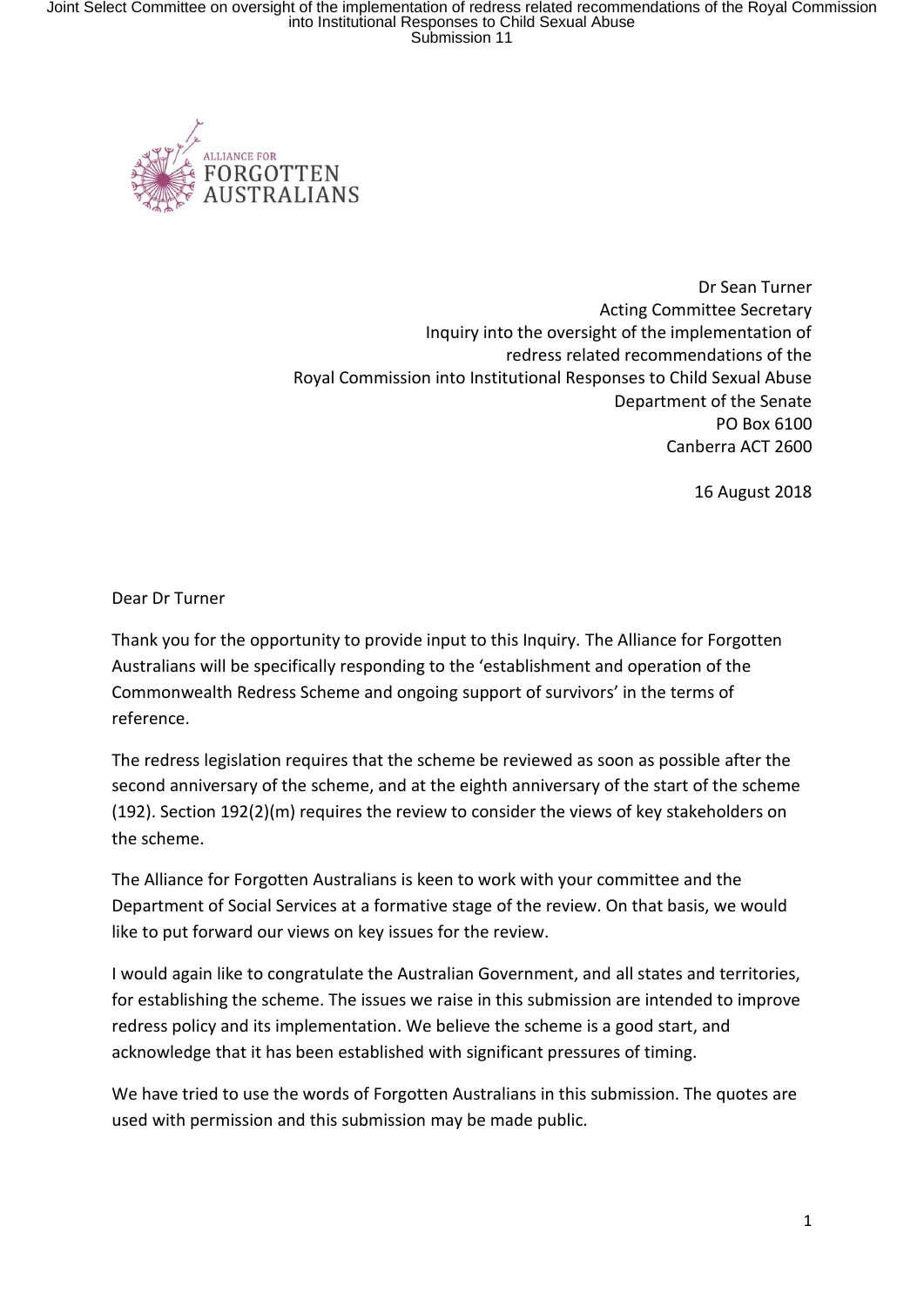# **1. A fundamental policy issue - eligibility for redress**

The Alliance for Forgotten Australians has consistently advocated for an inclusive scheme, one which is not limited to sexual abuse. We recently received a letter from a Forgotten Australian about his experience in applying for redress:

How do we present a lifetime ruined on a few pages? When the main question you ask is about sexual assault. Redress should not be about sex. It should be about the effects state 'care' had on our lives.

A key issue for the review is around survivors who have experienced various forms of abuse - but not sexual abuse. What is the impact on the policy and implementation of creating two classes of victims or survivors? How will the national scheme interact with other schemes or initiatives established by state and territory governments for survivors?

# **2. Policy and implementation**

The Alliance for Forgotten Australians is concerned that the review takes account of the redress *policy*, the *implementation* of the policy, and the *impact* of the policy. Poor implementation will exacerbate existing trauma. There are indications that this is already the case.

The same Forgotten Australian wrote:

We just want to convey to those in power how difficult the filling out of the redress form has become for the average former wards of the state. To constantly relive or review the traumatic situations we were subjected to have no value for the victim.

We are not programmed to trust that anybody is there to help or understand. Some of these people cannot or will not engage with those that they deem are authority. Redress needs to be simplified for those that find it difficult to even read or write. We need the resolution quickly so it can be left in the background of our lives.

Make it happen but make it fair.

# **3. Early implementation issues**

We have previously made submission about design elements of the scheme that concern us. Two issues which have arisen at an early stage are:

- Our concern about the engagement of Forgotten Australians and other survivors in engaging with Centrelink, particularly in obtaining a CRN, given their previous experience with the agency and other authority figures.
- Managing expectations about receiving the maximum payment, especially given the unexplained reduction of the ceiling to \$150,000.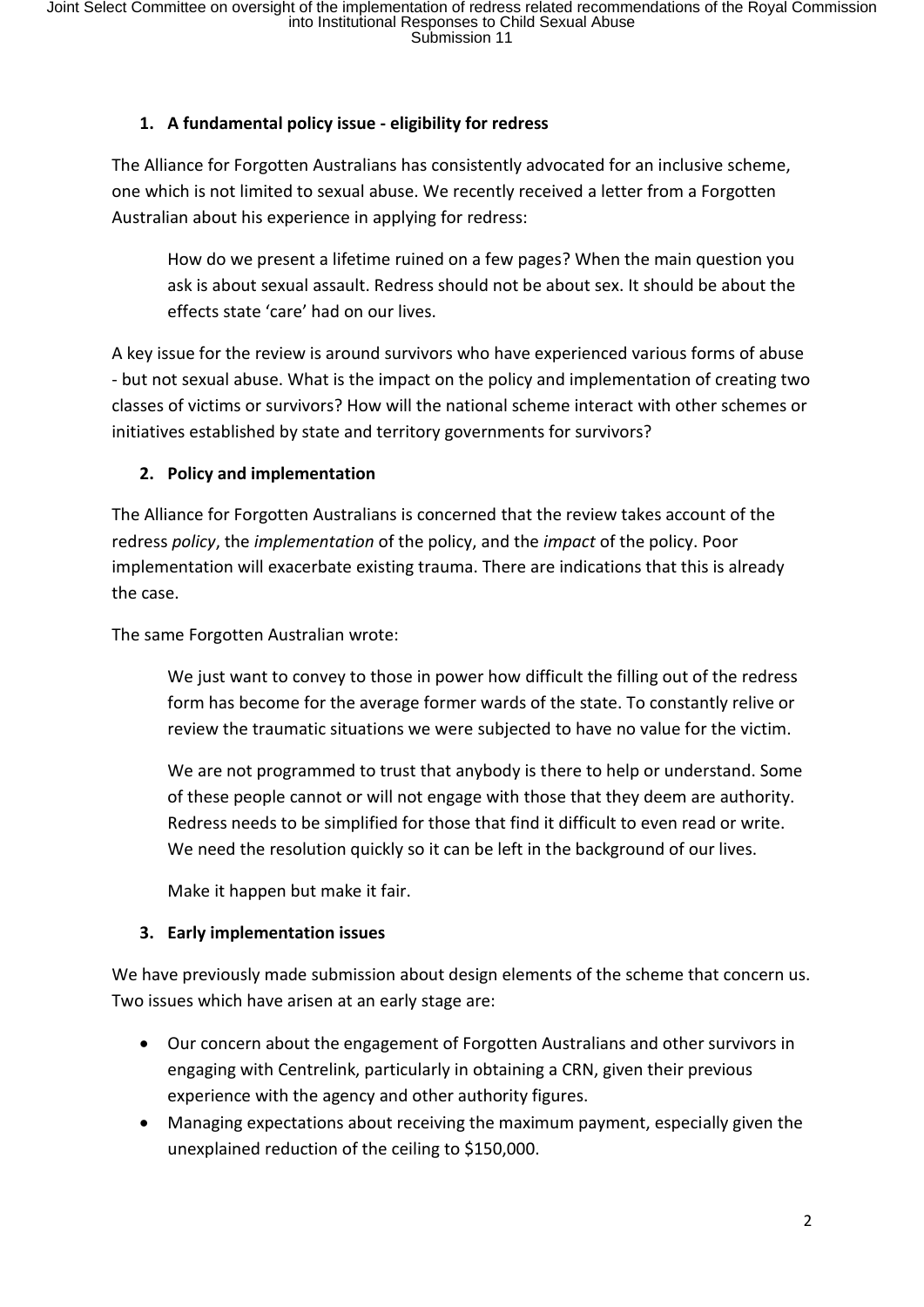Questions and concerns about who are the independent decision makers and how they are appointed and accountable have been raised by many of our members and constituents. As a Forgotten Australian wrote about the administrators of the scheme:

You are it seems the closest we are going to get to the persons placing a monetary value on our lives! We want you to see who we are. We are here seeking maximum redress for lives ruined. Somebody is going to look at our lives for a moment then put a monetary value on it. That is not good enough!

### **4. Review or evaluation framework**

The Alliance for Forgotten Australians would like to have input into the review or evaluation framework as well as the process for review or evaluation. Some specific issues for consideration:

- Review or evaluation to be established at the start of implementation so that the correct data, including baseline data, may be collected.
- We would like to participate in a partnership to learn in advance, not learn after the fact.
- Review and evaluation will be particularly complex because of the risk of re-traumatising survivors. The Alliance for Forgotten Australians has survivor members as well as service provider members in all states and territories. While we can provide anecdotal feedback, our preference is for a more structured approach.
- If an external organisation undertakes the review or evaluation, it should be independent of past providers, governments, and providers of Find and Connect Services.

If the committee has concerns about the implementation of redress, you may wish to ask the Australian National Audit Office (ANAO) to schedule a performance audit in its work program for 2019-20.

# **5. Unfinished business**

The Alliance for Forgotten Australians acknowledges that redress is a major commitment for all governments. However, redress is not a substitute for other forms of support and funding by governments. A redress scheme is only one component of what Forgotten Australians and other survivors need. We need to be recognised as a priority special needs group for health care and access to the disability support pension. Your unfinished business is our unfinished business.

# **6. Conclusion**

Finally, a Forgotten Australian's words in closing for the committee's reflection:

Redress keeps touching on our ego and the image we have of ourselves… it's like touching on our soul, it can destroy rather than repair. The rest of our life started in